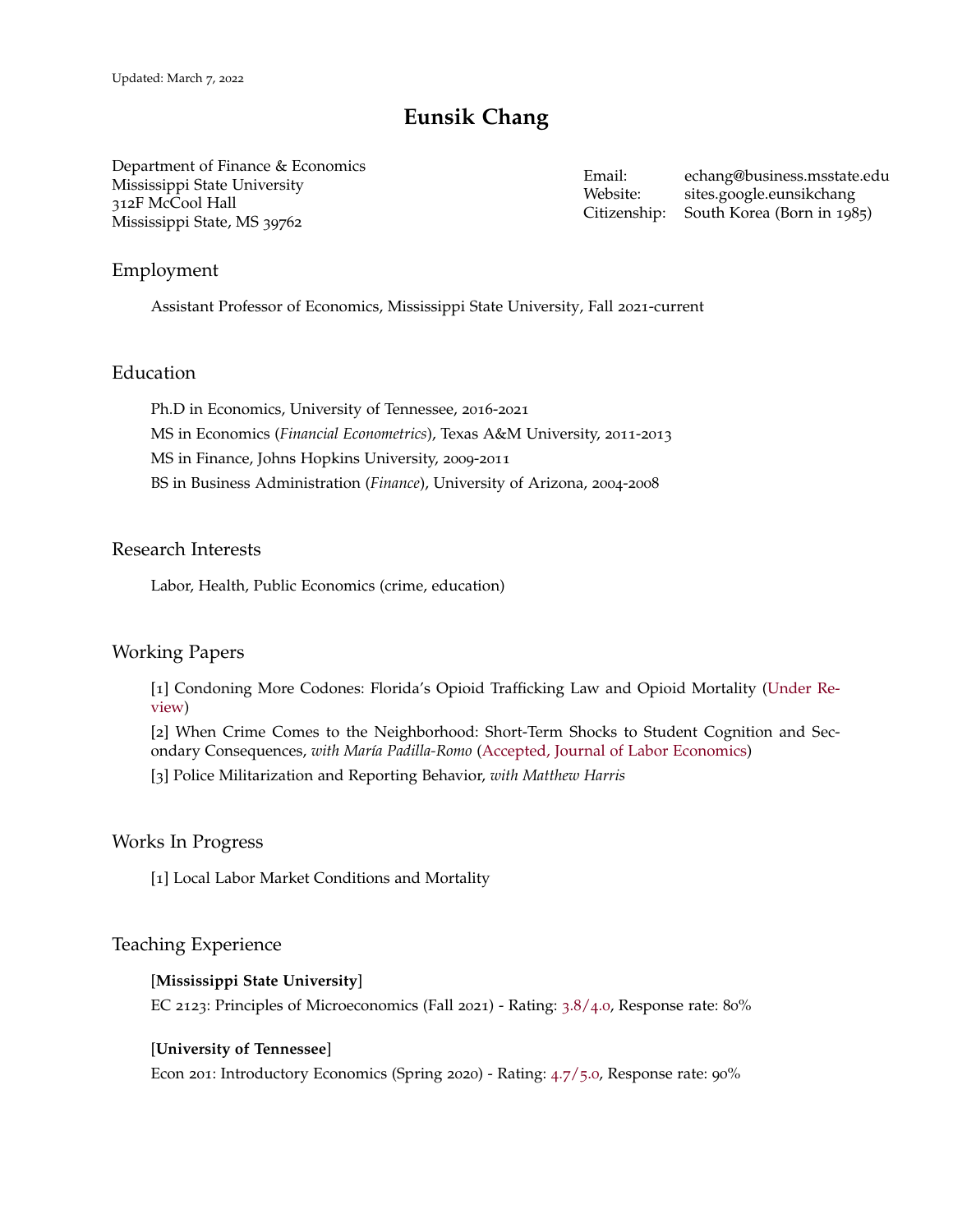## Invited Seminar Presentations

**2021 KLEA** Korea Law & Economics Association (월례발표회) (September)

## Conference/Seminar Presentations

- **2021 iHEA** International Health Economics Association (July), **HEIG** Health Economics Interest Group AcademyHealth Annual Research Meeting (June), **SOLE** Society of Labor Economists Annual Conference (May), **MEA** Midwest Economics Association Conference (March), **PCS** Public Choice Society (March), **Mississippi State University** (March)
- **2020 AASLE** Asian & Australasian Society of Labour Economics, **SEA** Southern Economic Association Conference (*Graduate Student Invited Session*), **APPAM Fall** Association for Public Policy Analysis & Management Fall Conference, **APPAM International** Association for Public Policy Analysis & Management International Conference, **University of Tennessee** (June, September), **MEA** Midwest Economics Association Conference (*Canceled due to COVID-19*)
- **2019 SSSA** Annual Meeting of the Southwestern Economics Association, University of Tennessee, **SHESG** Southeastern Health Economics Study Group (*Attendee*), **AHEW** Annual Health Econometrics Workshop (*Attendee*)
- **2018 SEA** Southern Economic Association Conference (*Attendee*), **ASHEcon** Annual Conference of the American Society of Health Economists (*Attendee*)

## Research Experience

#### [Research Assistant]

At Boyd Center for Business & Economic Research, University of Tennessee (2018-2021) To Professor Christopher Cronin, University of Notre Dame (Summer, Fall 2019) To Professor Nicolas Ziebarth, Cornell University (Summer, Fall 2019)

## Awards and Fellowships

Best Abstract Award, Health Economics Interest Group, AcademyHealth (June 2021) Fellowship of Appreciation, Boyd Center for Business & Economic Research (Spring 2021) University of Tennessee Graduate School Award (Spring 2021) Student Fellows Program, Public Choice Society (March 2021) Travel Funding, Haslam College of Business Graduate Student , University of Tennessee (Fall 2019) Graduate Assistantship, Boyd Center for Business & Economic Research (Summer 2018-Spring 2021) Graduate Assistantship, Department of Economics, University of Tennessee (Fall 2016-Spring 2018)

## Professional Service

**xxxx** Referee: *Economics of Education Review*, *Southern Economic Journal* Department: Hiring Committee (2022)

## References

**xxxx** Professor Matthew Harris, Department of Economics, University of Tennessee [\(mharris@utk.edu\)](mailto:mharris@utk.edu) Professor María Padilla-Romo, Department of Economics, University of Tennessee (mpadill3[@utk.edu\)](mailto:mpadill3@utk.edu) Professor Marianne Wanamaker, Department of Economics, University of Tennessee [\(wanamaker@utk.edu\)](mailto:wanamaker@utk.edu) Professor Nicolas R. Ziebarth, Policy Analysis & Management, Cornell University (nrz2[@cornell.edu\)](mailto:nrz2@cornell.edu)